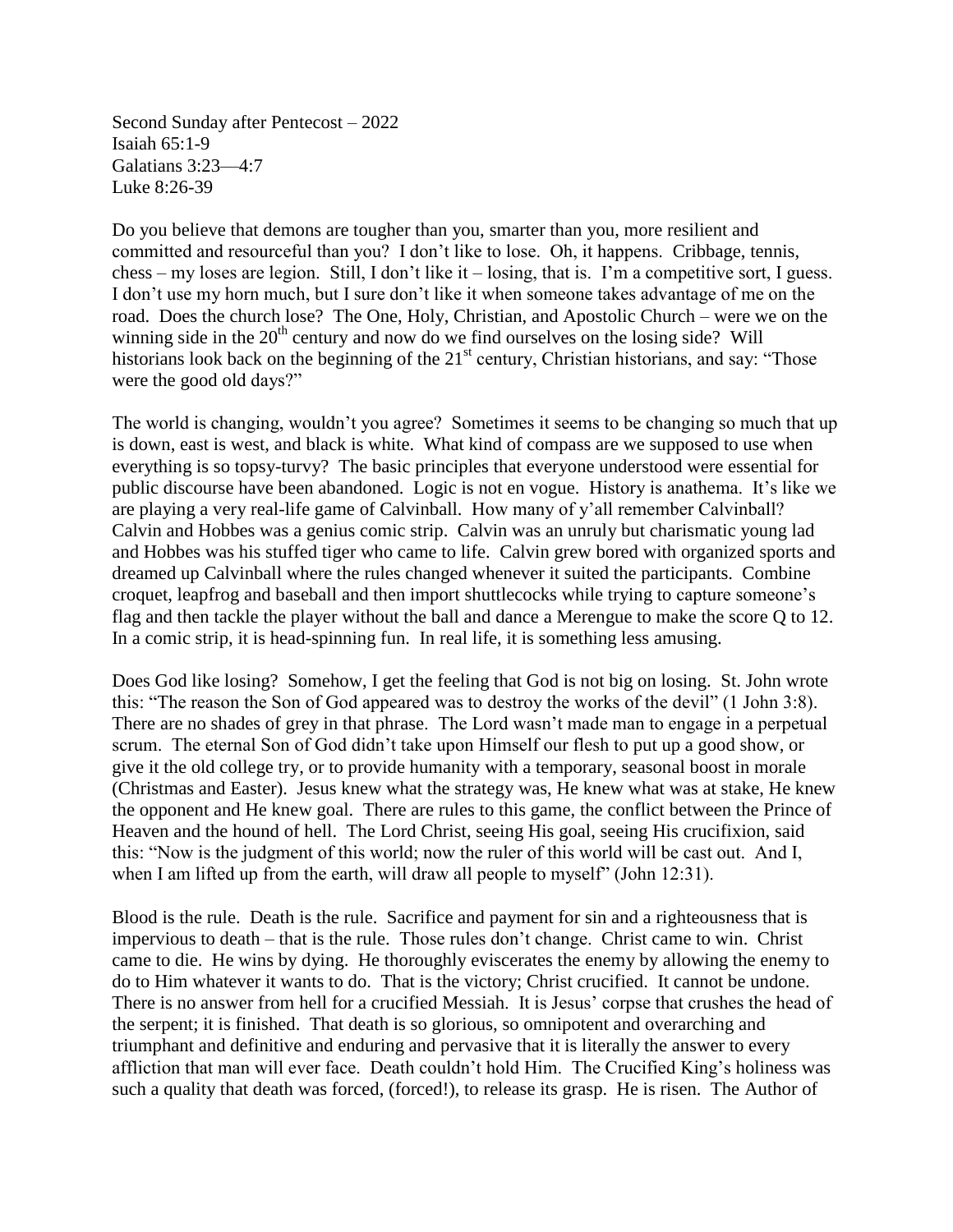Life destroyed death by dying. The one who is the father of lies and a murderer from the beginning is undone; not somewhat, not partially – completely. Jesus lives, the victory's won.

A man was possessed. Demons afflicted him with their dark spirits. Legion were they. A Roman legion was an occupying force, fortified for a long campaign. 6000 swords were a legion. This grim occupying force reduced the beleaguered man to an animal state. Wearing no clothes, living in no house, the distressed soul took up residence among the dead (among the tombs). Then he met Jesus. Light of Light came into that man's darkness. One demonic voice speaks for the legion. "What have you to do with me, Jesus, Son of the Most High God? I beg you, do not torment me" (Luke 8:28). The abyss; the demons were aware of Christ's authority and they know the abyss is their future. A herd of swine is nearby and the Lord commands the demons into the pigs and they run headlong into the lake and choke to death, drowned with their evil.

Jesus has authority and He uses it. He knows what victory is and He pursues it with unrelenting focus. His ways are not our ways. God ways are higher than man's ways (Isaiah 55:9). He sees a deeper picture, a fuller and more complete picture, an eternal victory. We have it! On one occasion, Jesus sent out His disciples, 72 of them, to proclaim the kingdom of God. They were to take no extra resources for their endeavor; just the Word! Take note of this: when the 72 returned they returned with great joy and said this: "Lord, even the demons submit to us in your name!" (Luke 10:17). The Word! In reply to the 72 Jesus said something that you do well to remember, remember and apply to the world today: "I saw Satan fall like lightning from heaven" (Luke 10:18). Where the Word of God is taught in its truth and purity there the demonic is in retreat. The Word conveys the once-for-all victory that is in Jesus' blood, in Jesus' resurrection. We have that Word. We are anchored, bonded to that victory. You may think that this is the worst of times but I have news for you – this is the best of times.

On the night of Jesus' betrayal, as Judas left the Upper Room, John tells us ominously: "And it was night" (John 13:30). As Jesus is arrested, He described the event in cosmic terms: "This is your hour and the power of darkness" (Luke 22:53). Light had come into the world but people loved darkness rather than the light for their deeds were evil (John 3:19). God's ways are not our ways. I would have done as Peter did. Peter tried to defend Christ – with a sword. As Jesus was being arrested, Simon Peter took off the ear of the servant of the high priest. "Put your sword back in its place." "Do you think that I cannot appeal to my Father, and he would at once send me more than twelve legions of angels?" (Matthew 26:52-53). It isn't as though Jesus didn't know what Satan was attempting. Satan was attempting to wrap the whole world in darkness. Sin and death and sickness and disease and demon possession and perversion and chaos and rebellion were all unleashed on one solitary figure. That is God's will, His strategy, His intent.

Jesus wins by losing. Jesus defeats the enemy by being humiliated, by spending His life, by opening up His divine flesh to pure darkness. The light shines in the darkness and the darkness has not overcome it (John 1:5). God wins! Resurrection, ineffable light, pure victory and an absolution that crushes the night of sin. The Word of the Gospel is the light of our time. This is the best of times. We have the Word. "I am not ashamed of the Gospel for it is the power of God for salvation to everyone who believes" (Romans 1:16). We have the Word. We have the light of life. We have a victory that knows no bounds. No demonic horde can undo our victory.